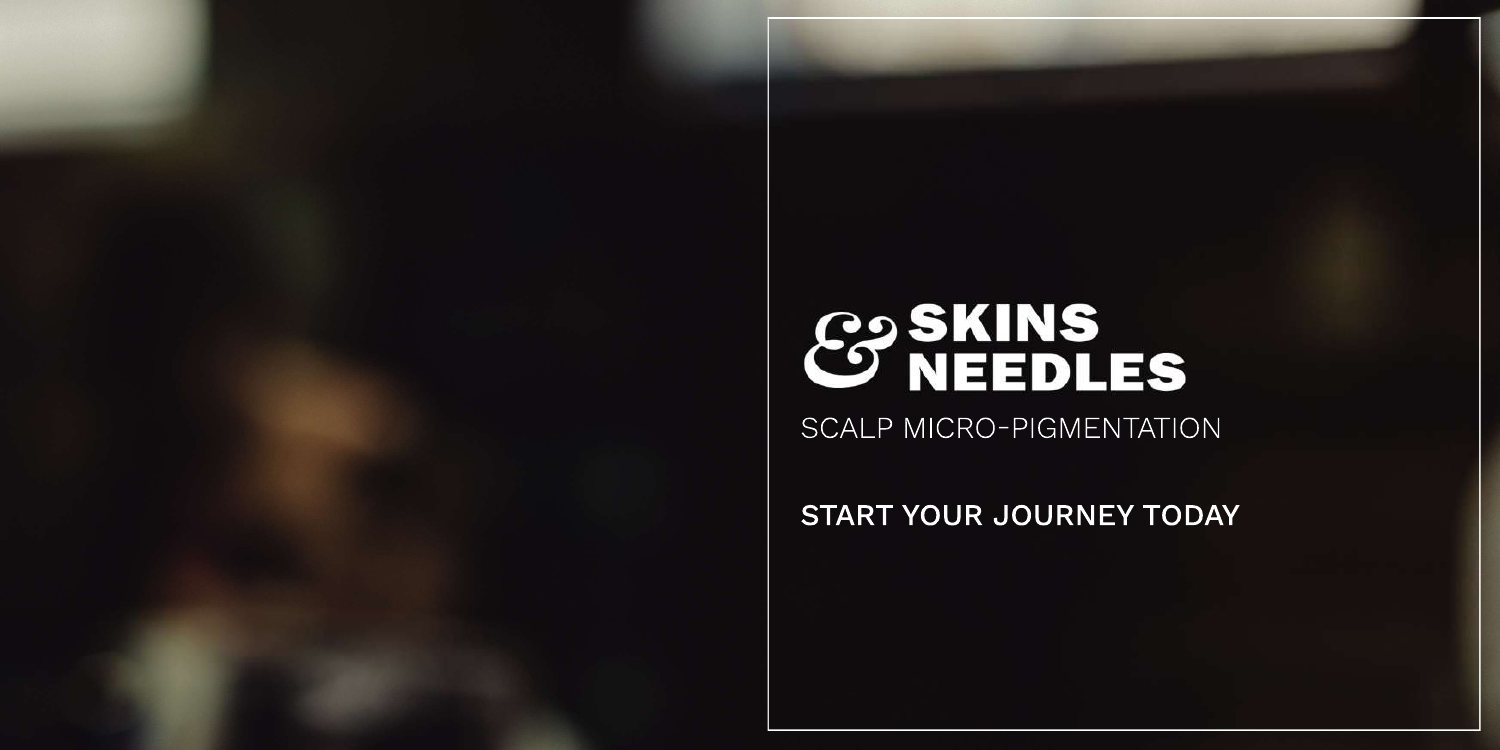## **WHAT IS SMP? (SCALP-MICROPIGMENTATION)**

SMP is cosmetic tattooing (hair tattooing) that offers a solution to hair loss by replicating hair follicles that are about to grow, giving the impression of a shaved look. SMP can treat anywhere on the scalp that is losing hair or even complete scalp baldness.

## **HOW LONG WILL IT TAKE TO SEE RESULTS?**

The treatment is a three-session build up. This means that although you will see some results after the first session, this will not be the finished look. Each session builds up the density by adding more replica follicles, and by the end of the third session, you will have your personal desired look.

#### IS SMP THE SAME AS A STANDARD TATTOO?

No, not at all. Even though SMP can be known as a hair tattoo, it is completely different. The pigments used for SMP do not change colour over time, completely different equipment and needles are used, and a completely different technique is used. Also, you have to be specially trained in scalp micro-pigmentation to provide this procedure.



# WWW.SKINSNNEEDLES.CO.UK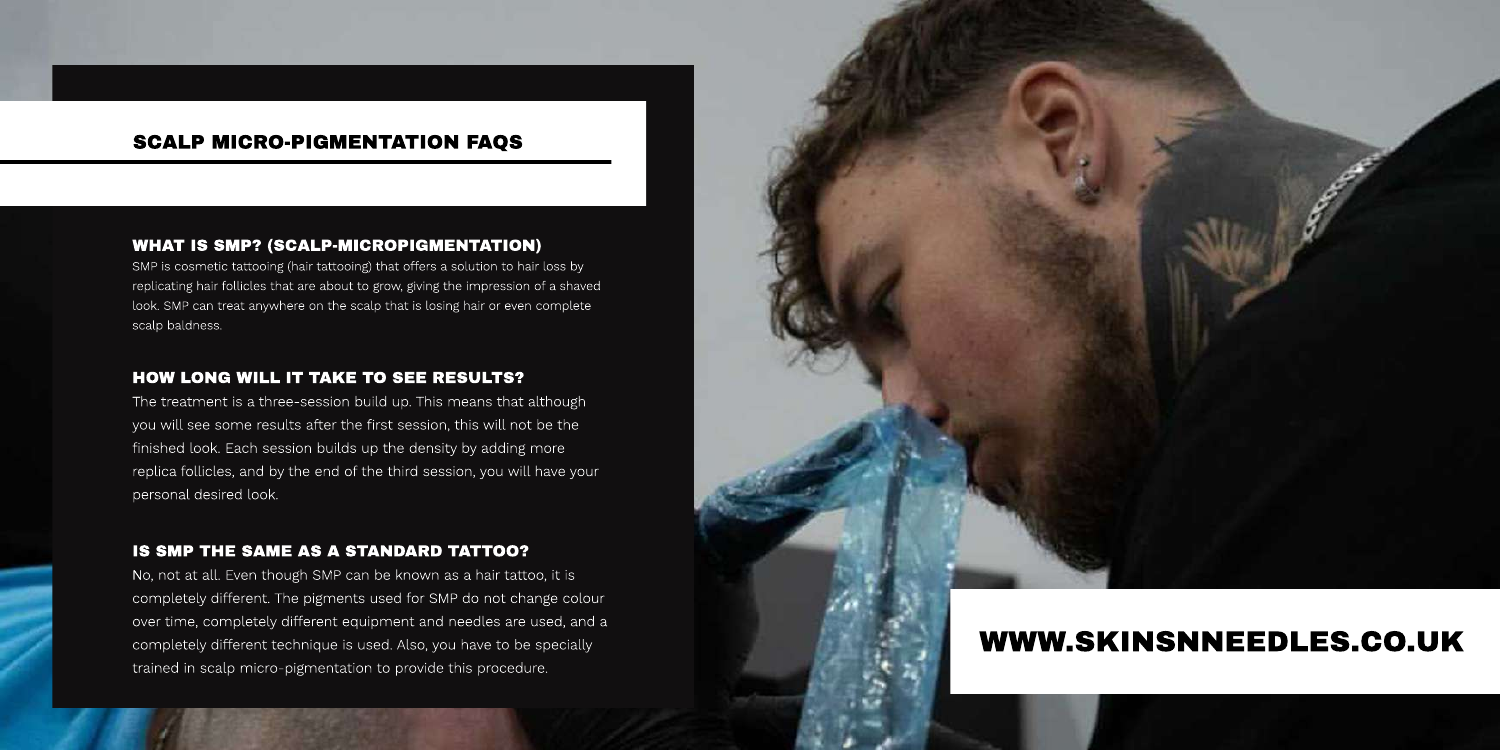

# **ARE RESULTS PERMANENT?**

Results are semi-permanent and may require touch-ups every 2 to 5 years; depending on lifestyle and immune system, it can last longer.

# HOW MANY SESSIONS WILL THIS TAKE?

Three sessions. Three weeks in between each visit. This builds up density throughout the sessions using slightly different shades, giving a more natural complete look.

# CAN WE DESIGN A NEW HAIRLINE?

The style of a new hairline is down to the client's wishes, whether it be a straighter, sharp hairline or a more natural receding hairline. This will all be discussed and agreed upon within your initial consultation.

# DOES THE PROCEDURE HURT?

It is more of a discomfort rather than the pain of a standard tattoo procedure. We advise clients to have eaten well and be in good health on the day of treatment. When booking in, you will receive our pre-treatment guide; this will give you all the advice you may need. The elation you will feel after solving your hair loss issues will far outweigh any discomfort from the treatment.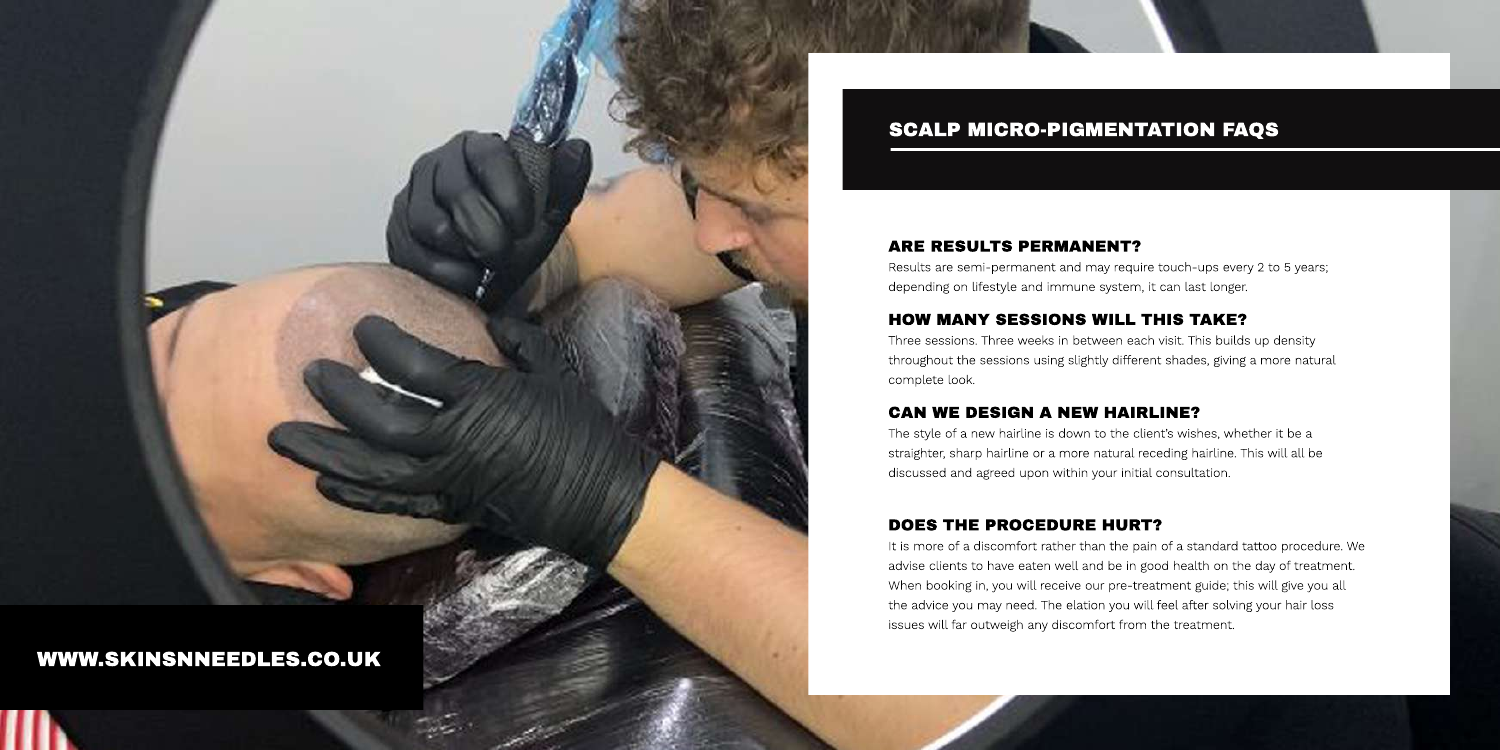## DO I NEED TO TAKE TIME OFF WORK?

Scalp micro pigmentation is non-invasive and requires no downtime. In most cases, you will not need to take any extended time away from work, education, or other functions. After treatment, it is common to notice slight redness on the scalp for 2-3 days post-session.

This redness subsides quickly, and most clients return to work either right away or within a couple of days. Clients are also allowed to wear hats or headwear should they feel the need.

# WILL IT CHANGE COLOUR LIKE TATTOOS?

No. Scalp micro pigmentation is a form of semi-permanent cosmetics, but unlike tattoo ink, the Scalp Micro pigment is designed to fall within the same colour spectrum of short cut hair. The pigment contains no additional colourants or additives and will only lighten and not discolour over an extended time.

# IF I HAVE HAIR LEFT, CAN I LEAVE IT LONG?

Depending upon the pattern and extent of the thinning hair, some clients can maintain a longer hair length. Scalp pigmentation can help thicken areas so that less of the scalp is seen showing through. However, if there is a strong pattern of hair loss or just not a lot of hair density left, the client is recommended to crop it shorter.

# WWW.SKINSNNEEDLES.CO.UK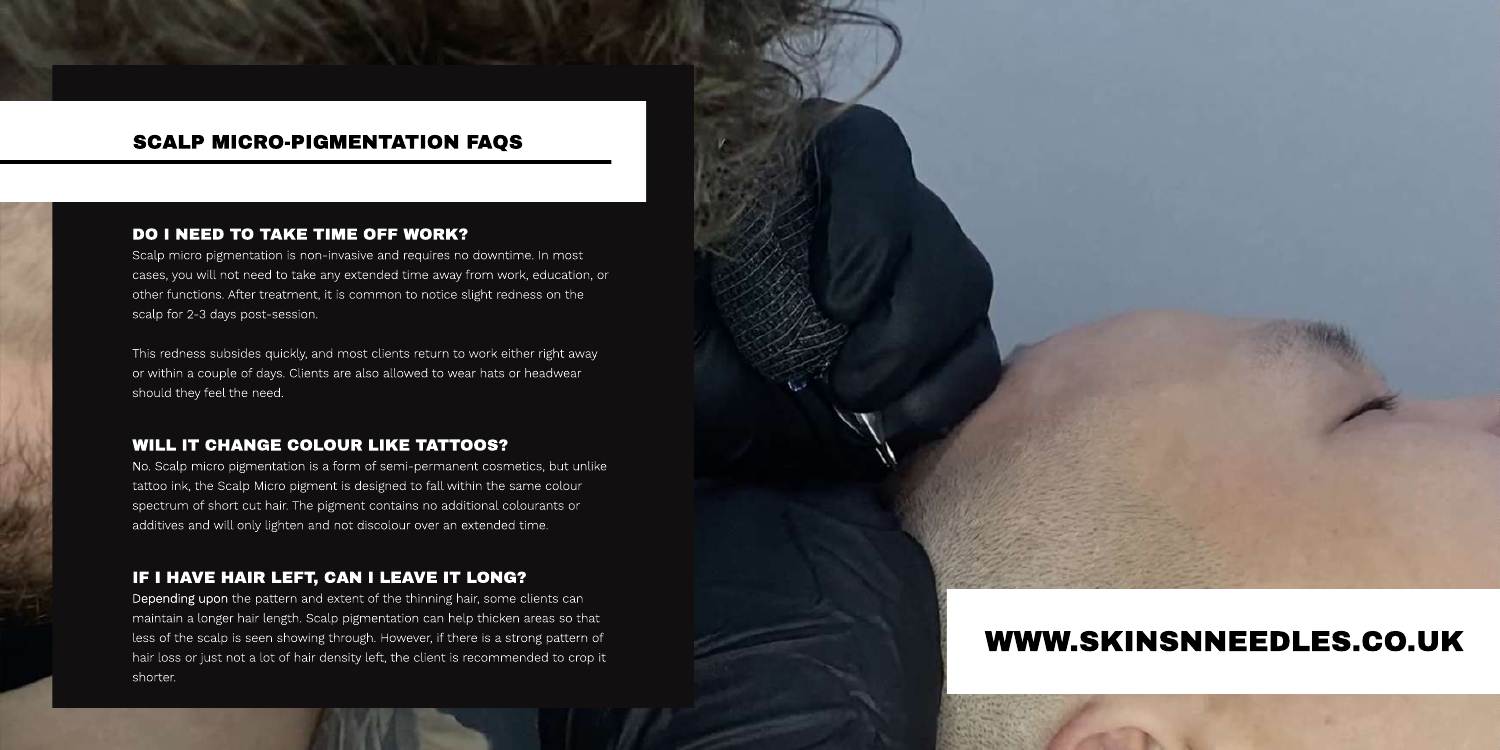

# WWW.SKINSNNEEDLES.CO.UK

# **SCALP MICRO-PIGMENTATION FAQS**

# **WILL SCALP MICROPIGMENTATION WORK WITH GREY** HAIR?

Yes, those with grey hair can still benefit from the scalp micropigmentation procedure. First, most clients are recommended to cut their hair to a short-buzzed length. When this is done, grey hair does not appear as grey because the hair root itself is darker. Hair only shows grey as it gets longer. Second, we use a grey-scale pigment that can be adjusted in shade to blend with lighter hair tones. We create a lighter dilution for blending into the existing grey hairs.

# WILL THIS TREATMENT STILL LOOK GOOD IF I AM **LIGHTER OR DARKER SKIN TONE?**

Yes! We can match the shade of our pigment to a wide range of skin tones. Whether you are Caucasian, African-American, Hispanic, Asian and much more... Scalp micro-pigmentation can work for you.

# **HOW LONG UNTIL I CAN SWEAT AFTER THE SCALP MICROPIGMENTATION TREATMENT?**

We recommend no heavy sweating or intense exercise for 4-5 days after your scalp micro pigmentation treatment as it can affect the results of your procedure.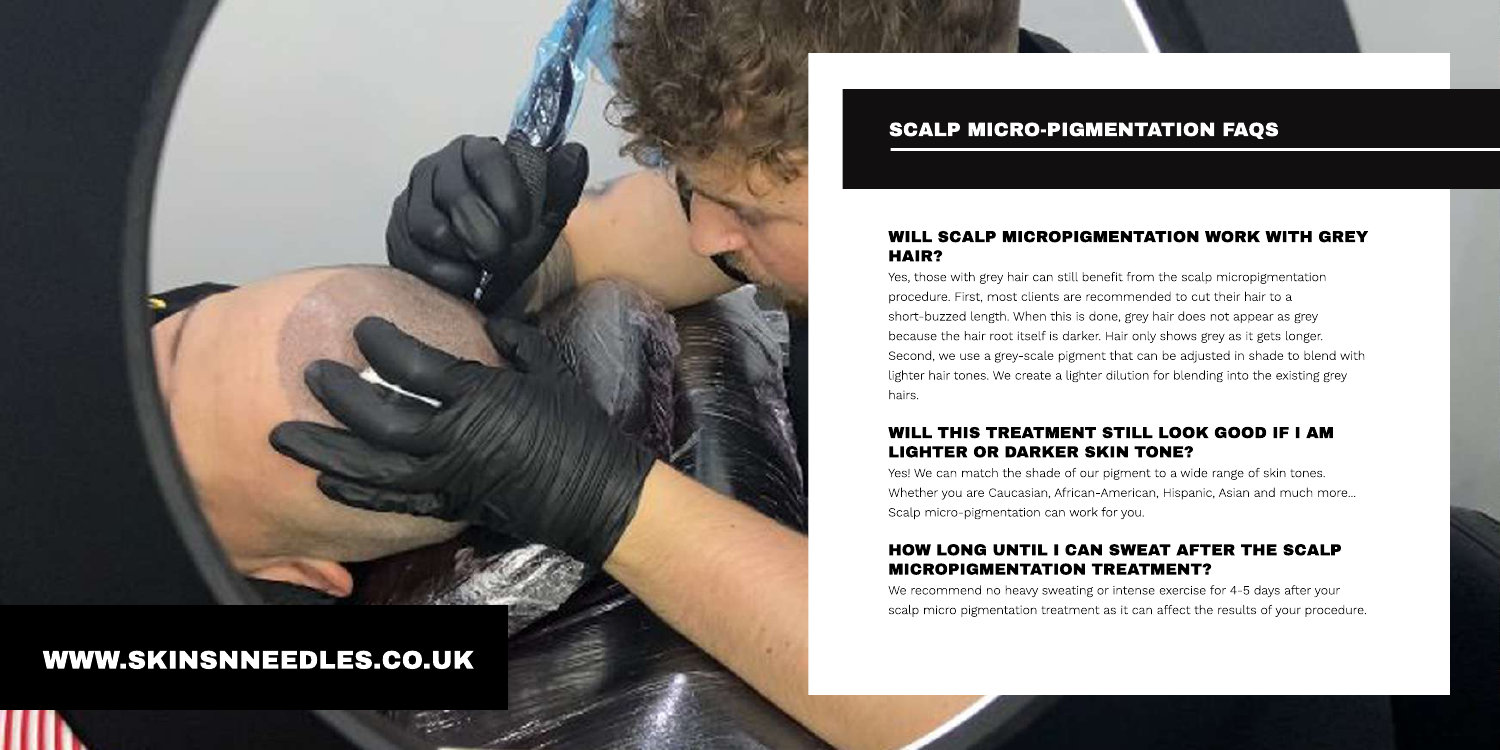## IS SCALP MICROPIGMENTATION FOR LONG HAIR?

Scalp Micropigmentation is used to add density to thinning areas. We can add thickness to common areas like the crown, hair parting and more. For people using scalp micro-pigmentation to rebuild their hairline, we recommend keeping your hair short for a more balanced/natural look.

#### DO YOU CHARGE FOR A CONSULTATION?

No, we offer free consultations for anyone looking to learn about how scalp micro-pigmentation can help their hair loss. We want to ensure all questions are answered and that you fully understand the procedure before committing to the process.

### HOW LONG UNTIL I CAN SCRUB, SHAMPOO, OR SHAVE THE **SMP TREATMENT AREA?**

We recommend no scrubbing, shampooing, or shaving over the treated area for 4-5 days after your scalp micropigmentation treatment. If you do any of these things during the healing process, you may remove some of the pigment, which will affect the result of your procedure.

# HOW LONG UNTIL I CAN SCRUB, SHAMPOO, OR SHAVE THE **SMP TREATMENT AREA?**

We recommend no scrubbing, shampooing, or shaving over the treated area for 4-5 days after your scalp micropigmentation treatment. If you do any of these things during the healing process, you may remove some of the pigment, which will affect the result of your procedure.

# WWW.SKINSNNEEDLES.CO.UK